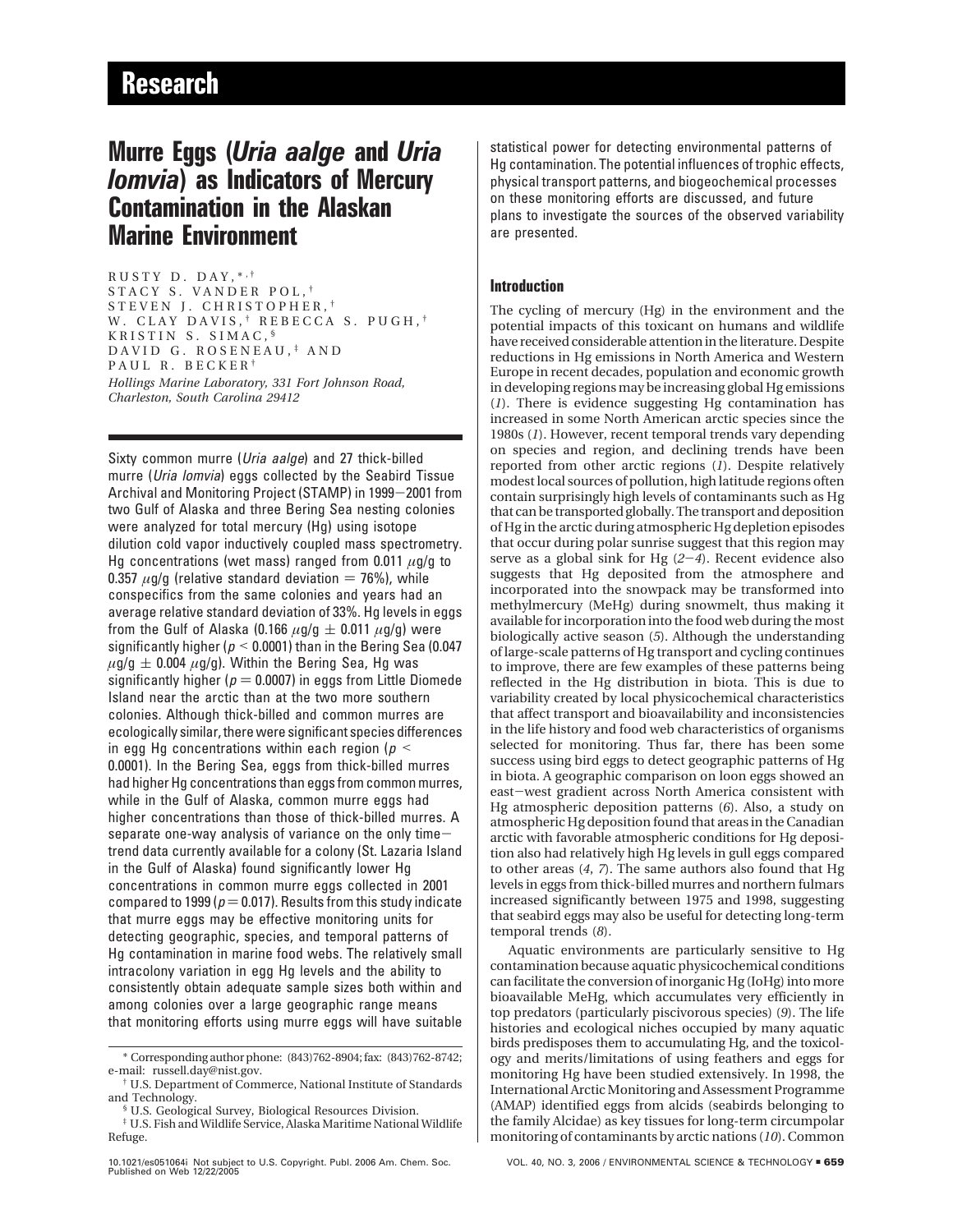

**FIGURE 1. Map of the study area showing the five murre (Uria spp.) colonies where eggs were collected.**

murres (*Uria aalge*) and thick-billed murres (*Uria lomvia*) are primarily piscivorous, deep-diving alcids with life history characteristics that make them good candidates for biomonitoring of contaminants in marine food webs. They feed near the top of their marine food web, the adults and their eggs are abundant and logistically practical to collect, and they have a circumpolar distribution. Murre eggs are also harvested for human consumption in many regions of the arctic.

When using bird eggs for monitoring geographic and temporal trends in contaminants, the influence of long-term bioaccumulation in the female on the egg contaminant level and what portion of this body burden may come from distant and sometimes poorly known over-wintering grounds should be considered. A study on herring gulls in the Great Lakes showed that in some cases the winter severity (and presumably the concomitant differences in migratory patterns) was related to the organochlorine concentrations in eggs the following spring (*11*). It is likely that Hg mobilized from tissue storage compartments contributes some fraction of the Hg deposited in developing eggs; however, laboratory studies of maternal transfer in chickens showed that egg Hg concentrations are good indicators of maternal dietary exposure during egg formation (*12*-*14*). Field studies of loons have also demonstrated good agreement between Hg concentrations in eggs and blood from females in the same territory (6), and concentrations in blood closely reflected Hg concentrations in local prey (*15*, *16*). This means that seasonal Hg intake during over-wintering and age-dependent bioaccumulation in females are minor contributors to egg Hg concentrations. Murres typically over-winter in the open ocean where variability from point-sources does not exist and they forage on their breeding grounds for several weeks prior to nesting (*17*, *18*), further reducing the potential influence that distant wintering grounds may have on contaminant levels in their eggs. Murres also lay a single egg (*18*), eliminating potential variability in egg Hg burdens due to laying order that has been observed for other species (*6*, *<sup>19</sup>*-*20*).

Data reported here are from the Seabird Tissue Archival and Monitoring Project (STAMP), a collaborative U.S. Fish and Wildlife Service (USFWS), U.S. Geological Survey (USGS), Bureau of Indian Affairs (BIA), and National Institute of Standards and Technology (NIST) study designed to provide long-term monitoring of contaminant trends in Alaskan marine environments using seabirds. This study reports the geographic, temporal, and species trends in egg Hg levels from the first three sampling years at murre colonies in the Bering Sea and Gulf of Alaska. It also discusses the potential mechanisms that may drive these trends and the implications for biomonitoring using seabird eggs.

## **Methods**

**Sample Collection and Processing***.* A total of 60 common murre and 27 thick-billed murre eggs were collected by USFWS personnel and subsistence harvesters at colonies in the Gulf of Alaska (St. Lazaria and East Amatuli Islands) and Bering Sea (St. George, Little Diomede, and Bogoslof Islands) from 1999 to 2001 (Figure 1). Because murres may lay a replacement egg if their single first-laid egg is lost (*18*), egg collection was timed to target first-laid eggs. Egg contents were frozen and cryogenically homogenized using procedures described by Zeisler et al. (*21*). Portions of the cryohomogenates not used for analysis are archived in the NIST Marine Environmental Specimen Bank (Hollings Marine Laboratory, Charleston, SC) for use during future studies.

**Analytical Methods.**Total Hg (THg) concentrations (based on wet mass) in egg contents were determined using isotope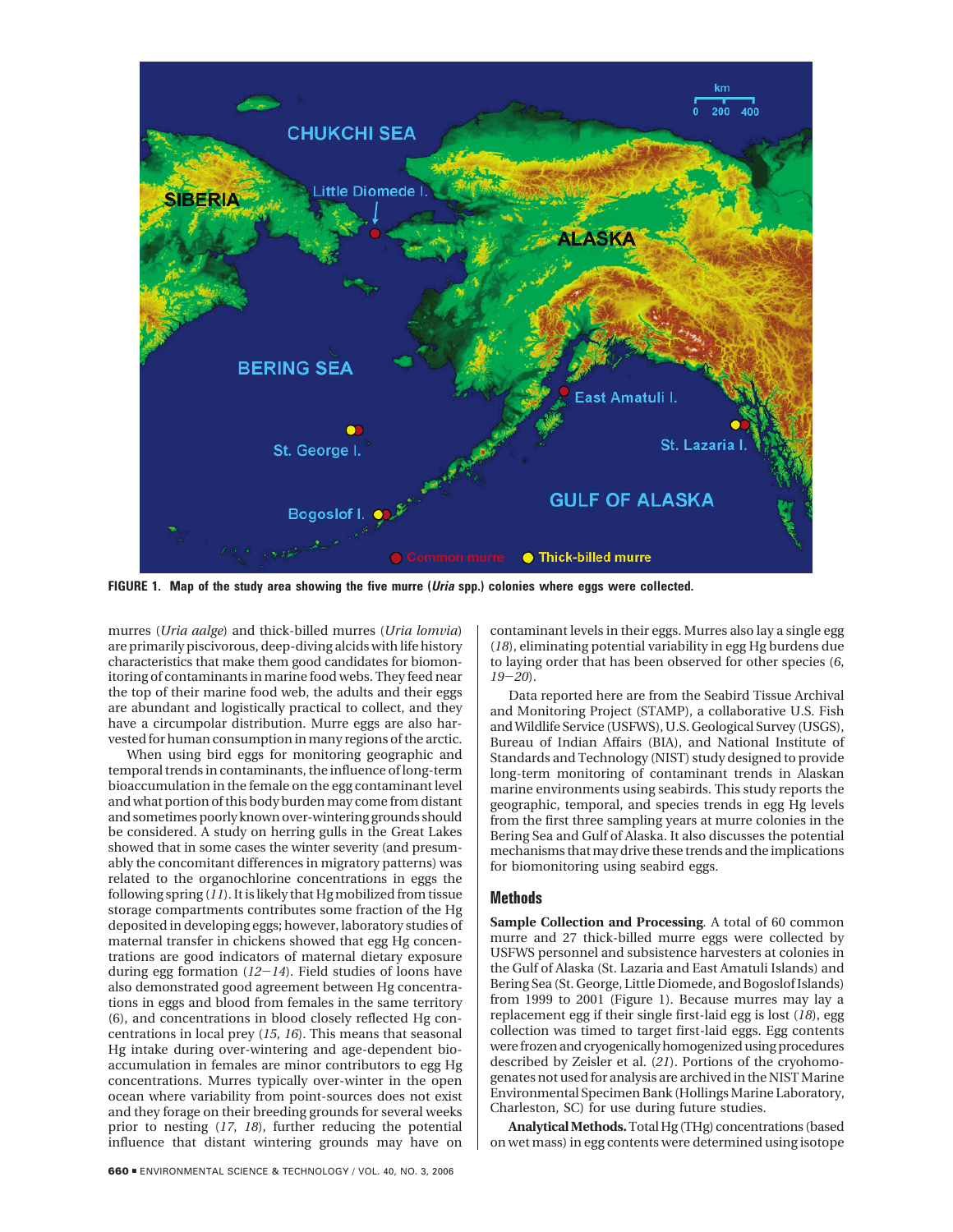dilution cold vapor inductively coupled plasma mass spectrometry (ID-CV-ICPMS). This analytical method has been previously described in detail (*22*) and is only briefly summarized here. Isotopically enriched <sup>201</sup>Hg spike solution was prepared and calibrated using NIST Standard Reference Material (SRM) 3133 Hg Spectrometric Solution. The spike was then added quantitatively to a mass of sample  $(0.4-1.0)$ g) to yield an isotopic ratio (201Hg/202Hg) that minimized random error propagation. Samples were then digested and equilibrated in a Perkin-Elmer (Shelton, CT) Multiwave microwave oven at the highest possible temperatures (up to 300 °C) and pressures (up to 8 MPa) using quartz microwave decomposition vessels and high-purity nitric acid (Fisher Scientific, Suwanee, Georgia). The digestant was mixed with a SnCl<sub>2</sub> and HCl reductant solution in a gas-liquid separator, allowing cold vapor transfer of the resulting  $Hg^0$  in a stream of argon to the inductively coupled plasma mass spectrometer (ICPMS) injector. A VG Elemental Plasma Quad 3 ICPMS (Windsford, Cheshire, U.K.) using typical power and gas flow was used in time resolved analysis mode for measurement of isotope ratios.

Samples were analyzed for THg in 19 analytical batches from May 5, 2001, to July 24, 2004. Each batch contained up to eight egg samples, one NIST SRM 2976 Mussel Tissue (trace elements and methylmercury) used as an external control, and one procedural blank. The mean and standard deviation of the 19 measured values of SRM 2976 was 0.0610  $\mu$ g/g  $\pm$  0.0021  $\mu$ g/g compared to the certified value of 0.0610  $\mu$ g/g  $\pm$  0.0036  $\mu$ g/g. Reproducibility was previously determined by analyzing 4 aliquots of homogenized egg from one individual (repeated for two individuals) within the same analytical batch, yielding relative standard deviation (RSD) values of 1.25% and 0.64% (*22*).

MeHg was measured in 3 eggs using GC-ICPMS and reported by Davis et al. (*23*). This subsample of 3 eggs came from different colonies that cover the entire range of concentrations observed.

**Statistics.** All statistics were performed using commercially available software (SAS Institute's JMP 3.26, Cary, NC). Conformity with the assumptions of ANOVA was confirmed using a Shapiro-Wilk test for normality and the O'Brien, Brown-Forsythe, Levene, and Bartlett tests for homoscedasticity. Hg concentrations for the species and geographic comparisons were natural log transformed to meet these assumptions and analyzed using a two-way factorial analysis of variance (ANOVA). Comparisons between individual cells in the species-region interaction term were performed using a Tukey-Kramer test. Individual colonies within the Bering Sea were coded by island and analyzed using a Welch ANOVA (allowing for heteroscadasticity) to explore geographic variability within this region, and a Tukey-Kramer HSD test was used for pairwise comparisons. Temporal variation was analyzed using a separate one-way ANOVA on the only multiyear collections for the same species and location that are currently available (common murres from St. Lazaria Island, Gulf of Alaska). The experimentwide  $\alpha$  was adjusted for multiple tests according to the Dunn-Sidak method, giving an adjusted  $\alpha$  of 0.017 at the 95% confidence level.

### **Results**

THg concentrations (wet mass) in eggs across all colonies, species, and years ranged from 0.011 *µ*g/g to 0.357 *µ*g/g with an overall RSD of 76% (Figure 2), while conspecifics from the same colonies and years had an average RSD of 33% (Table 1). The fraction of the total Hg present as MeHg ranged from 84.5% to 88% (*23*).

**Geographic Trend***.*The model comparing geographic and species differences was highly significant ( $r^2$  = 0.72, *F* = 70.17,  $df = 3$ ,  $p < 0.0001$ ), with the regional effect explaining more



**FIGURE 2. Total Hg concentrations (wet mass) for murre eggs for each collection event are reported. The first two letters of the four letter code indicate location (BO** ) **Bogoslof, LD** ) **Little Diomede,**  $SG = St.$  George,  $EA = East$  Amatuli,  $SL = St.$  Lazaria) and the second two letters indicate species ( $CO =$  common murre,  $TB =$ **thick-billed murre).**

of the variation in egg Hg levels than either the species or species-region interaction terms. Hg concentrations in murre eggs from the Gulf of Alaska (0.166  $\mu$ g/g  $\pm$  0.011  $\mu$ g/g, mean  $\pm$  1 SE) were significantly higher ( $F = 101.30$ , df = 1,  $p \le 0.0001$ ) than those from the Bering Sea (0.047  $\mu$ g/g  $\pm$ 0.004 *µ*g/g) (Figure 3). This difference transcended any species differences, with both common and thick-billed murres in the Gulf of Alaska having significantly higher Hg ( $p < 0.05$ ) than either of these species in the Bering Sea (Figure 3). Although not included in the statistical analyses, visual inspection of the data revealed that the variability between islands within each region was small relative to betweenregion differences (Figure 2). This suggests the mechanism driving the majority of the geographic variability may operate at a relatively large spatial scale. Comparison of egg Hg levels from individual colonies within the Bering Sea showed there were also significant geographic differences within this region  $(F = 7.18, df = 2, p = 0.0073)$ . A pairwise comparison showed that egg Hg burdens on Little Diomede Island in the Bering Strait were significantly higher ( $p < 0.05$ ) than either of the two colonies in the southern Bering Sea (Figure 4).

**Species and Temporal Comparison***.* The species effect was not significant  $(F = 0.001, df = 1, p = 0.92)$  when compared across all regions; however, the highly significant interaction term between species and region  $(F = 29.18, df)$  $= 1, p \le 0.0001$ ) indicates a closer inspection of the species comparison is required. Separate comparisons of these species within each region revealed that in the Bering Sea thick-billed murre eggs had significantly higher Hg levels than common murre eggs, and that in the Gulf of Alaska common murre eggs had significantly higher Hg levels than thick-billed murre eggs (Figure 3). In addition, pairwise comparisons among all combinations of species-region categories yielded significant differences. The Hg burden in common murre eggs collected from St. Lazaria Island in 1999 were compared to those collected in 2001 to investigate temporal variability. Hg concentrations in eggs from 1999 were significantly higher ( $r^2 = 0.28$ ,  $F = 6.99$ , df = 18,  $p =$ 0.0165) than in 2001 (Figure 5).

#### **Discussion**

**Geographic Trends.** Describing spatial patterns of contaminants on local, regional, and global scales is a fundamental part of measuring sources and sinks of toxicants, assessing environmental risks, and understanding the abiotic and biotic processes that drive these patterns. The Hg levels reported here are comparable to those reported from other regions of the world (Table 1). Within this data set there is a distinct trend of higher Hg contamination in murres from colonies in the Gulf of Alaska compared to the Bering Sea. This geographic trend is consistent with that found in Pacific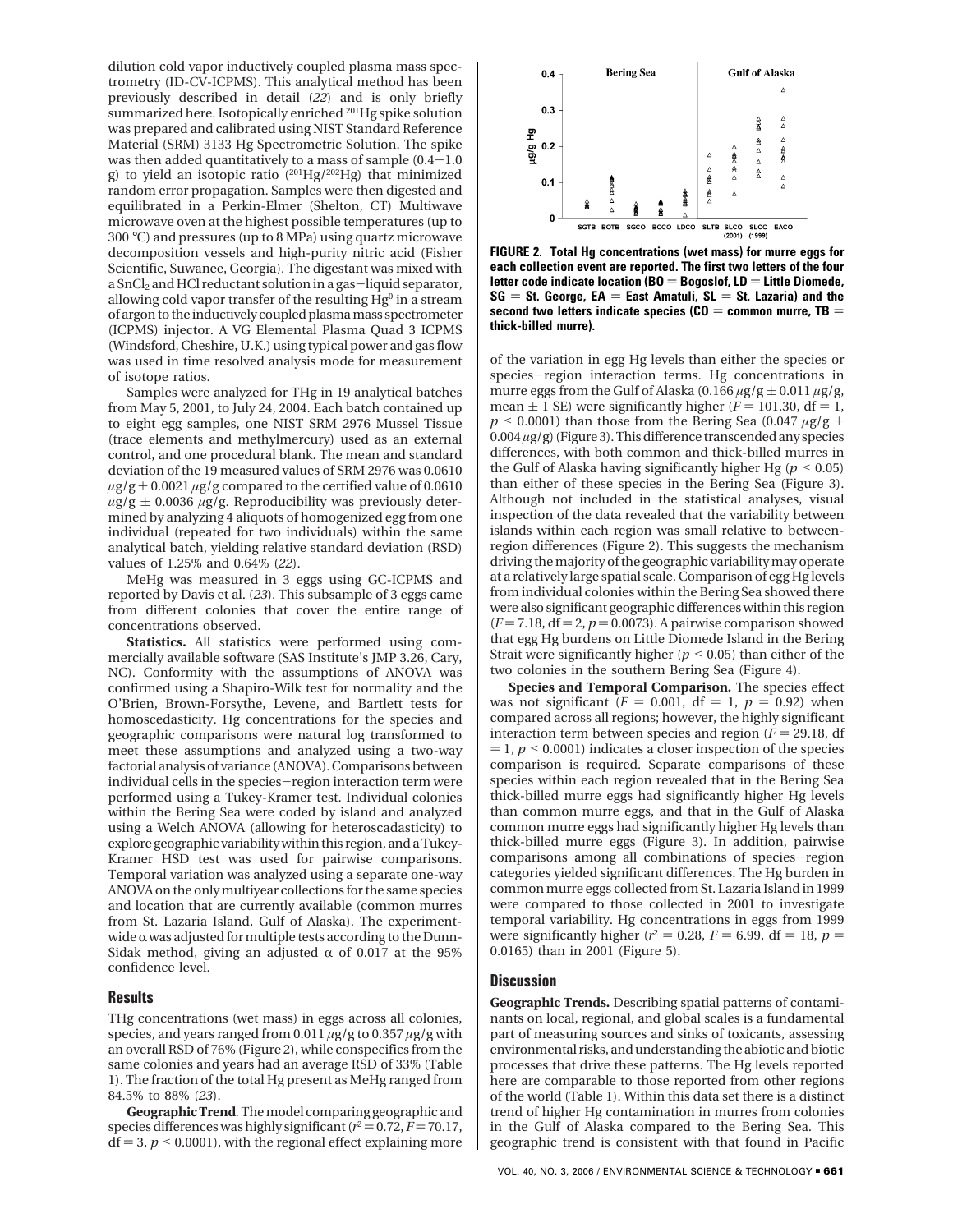| species   | <b>location</b>         | year | Hg $(\mu g/g)$ | <b>RSD (%)</b> | N              | ref     |
|-----------|-------------------------|------|----------------|----------------|----------------|---------|
| U. aalge  | Alaska (Little Diomede) | 1999 | 0.053          | 38.1           | 9              | 22      |
| U. aalge  | Alaska (St. George)     | 1999 | 0.026          | 31.6           | 11             | 22      |
| U. aalge  | Alaska (Bogoslof)       | 2000 | 0.031          | 46.3           | 9              | current |
| U. aalge  | Alaska (East Amatuli)   | 1999 | 0.200          | 38.0           | 11             | 22      |
| U. aalge  | Alaska (St. Lazaria)    | 1999 | 0.207          | 27.5           | 10             | 22      |
| U. aalge  | Alaska (St. Lazaria)    | 2001 | 0.150          | 25.1           | 10             | current |
| U. aalge  | California (Farallones) | 1994 | 0.165          | 37.3           | 12             | 24      |
| U. aalge  | California (Farallones) | 1993 | 0.196          | n/a            | 15             | 25      |
| U. aalge  | Russia (Kola)           | 1993 | 0.08           | 12.5           | 5              | 26      |
| U. aalge  | Norway (Finmark)        | 1993 | 0.10           | 40             | 5              | 26      |
| U. aalge  | Norway (E. Finmark)     | 1983 | 0.12           | 33.3           | 10             | 27      |
| U. aalge  | Norway (W. Finmark)     | 1983 | 0.11           | 54.5           | 9              | 27      |
| U. aalge  | Norway (Nordland)       | 1983 | 0.13           | 30.1           | $\overline{7}$ | 27      |
| U. aalge  | Norway (Lofoten)        | 1983 | 0.08           | 12.5           | 8              | 27      |
| U. aalge  | Norway (northern)       | 1972 | 0.07           | n/a            | 30             | 28      |
| U. Iomvia | Alaska (St. George)     | 2000 | 0.037          | 16             | $\overline{7}$ | current |
| U. Iomvia | Alaska (Bogoslof)       | 2000 | 0.086          | 35             | 10             | current |
| U. Iomvia | Alaska (St. Lazaria)    | 2001 | 0.104          | 38             | 10             | current |
| U. Iomvia | Canada (Coats I.)       | 1998 | 0.176          | n/a            | 15             | 7       |
| U. Iomvia | Canada (Prince Leopold) | 1998 | 0.332          | n/a            | 15             | 7       |
| U. Iomvia | Canada (Coburg I.)      | 1993 | 0.423          | n/a            | 15             | 7       |
| U. Iomvia | Canada (Digges I.)      | 1993 | 0.238          | n/a            | 15             | 7       |
| U. Iomvia | Canada (Coats I.)       | 1993 | 0.237          | n/a            | 15             | 7       |
| U. Iomvia | Canada (Prince Leopold) | 1993 | 0.290          | n/a            | 15             | 7       |
| U. Iomvia | Canada (Prince Leopold) | 1988 | 0.258          | n/a            | 9              | 8888    |
| U. Iomvia | Canada (Prince Leopold) | 1987 | 0.269          | n/a            | 9              |         |
| U. Iomvia | Canada (Prince Leopold) | 1977 | 0.150          | n/a            | 9              |         |
| U. Iomvia | Canada (Prince Leopold) | 1976 | 0.236          | n/a            | 9              |         |
| U. Iomvia | Canada (Prince Leopold) | 1975 | 0.188          | n/a            | 9              | 8       |

**TABLE 1. Mean Total Hg Concentrations (Wet Mass) in Common (***U. aalge***) and Thick-billed (***U. lomvia***) Murre Eggs from Colonies Worldwide**



**FIGURE 3. Results of a two-way factorial ANOVA comparing geographic and species differences in total Hg concentrations in common (U. aalge) and thick-billed (U. lomvia) murre egg from colonies in the Gulf of Alaska and Bering Sea. Eggs from the Gulf of Alaska had significantly higher Hg than eggs from the Bering Sea (<sup>p</sup>** < **0.0001). There were also significant differences between species within each region, with higher levels of Hg in thick-billed murres in the Bering Sea, and lower levels of Hg in thick-billed murres in the Gulf of Alaska (** $p < 0.05$ **). Error bars represent**  $\pm 1$ **standard error, the asterisk (\*) indicates a significant difference between regions, and the different letter codes (A, B, C, D) indicate a significant difference between pairwise comparisons of each species**-**region combination.**

halibut (*Hippoglossus stenolepis*) and sablefish (*Anoplopoma fimbria*) (*29*, *30*), which showed decreasing Hg concentrations from southeast Alaska, to the Gulf of Alaska, to the Bering Sea. A similar trend was also reported in persistent organic pollutants measured in these same egg samples (*31*), and Hg levels in several marine species continue to increase as one moves further south toward British Columbia, Washington, Oregon, and California (*25*, *29*, *30*, *32*). The mechanisms behind this trend are not clear, and could relate to physical transport and deposition patterns, factors related to the formation and bioaccumulation of MeHg, and trophic effects.



**FIGURE 4. Total Hg concentrations (wet mass) in common murre eggs collected at insular colonies in the Bering Sea. A one-way ANOVA** indicated egg Hg levels were significantly higher ( $p =$ **0.0073) at Little Diomede Island in the Bering Strait than at either Bogoslof Island near the Aleutian Islands or St. George Island in** the Pribilof Islands. Error bars represent  $\pm$  1 standard error, and **the asterisk (\*) indicates a significant difference from the other colonies.**



**FIGURE 5. Annual variability in total Hg concentrations found in common murre eggs collected from St. Lazaria Island. Egg Hg levels** were significantly lower ( $p = 0.0165$ ) in 2001 compared to 1999, **representing an approximately 20% change. Error bars represent**  $\pm$  1 standard error, and the asterisk (\*) indicates a significant **difference.**

There are no available direct measurements on differences in contaminant transport pathways and Hg deposition rates for these regions. One clear climatic difference is the much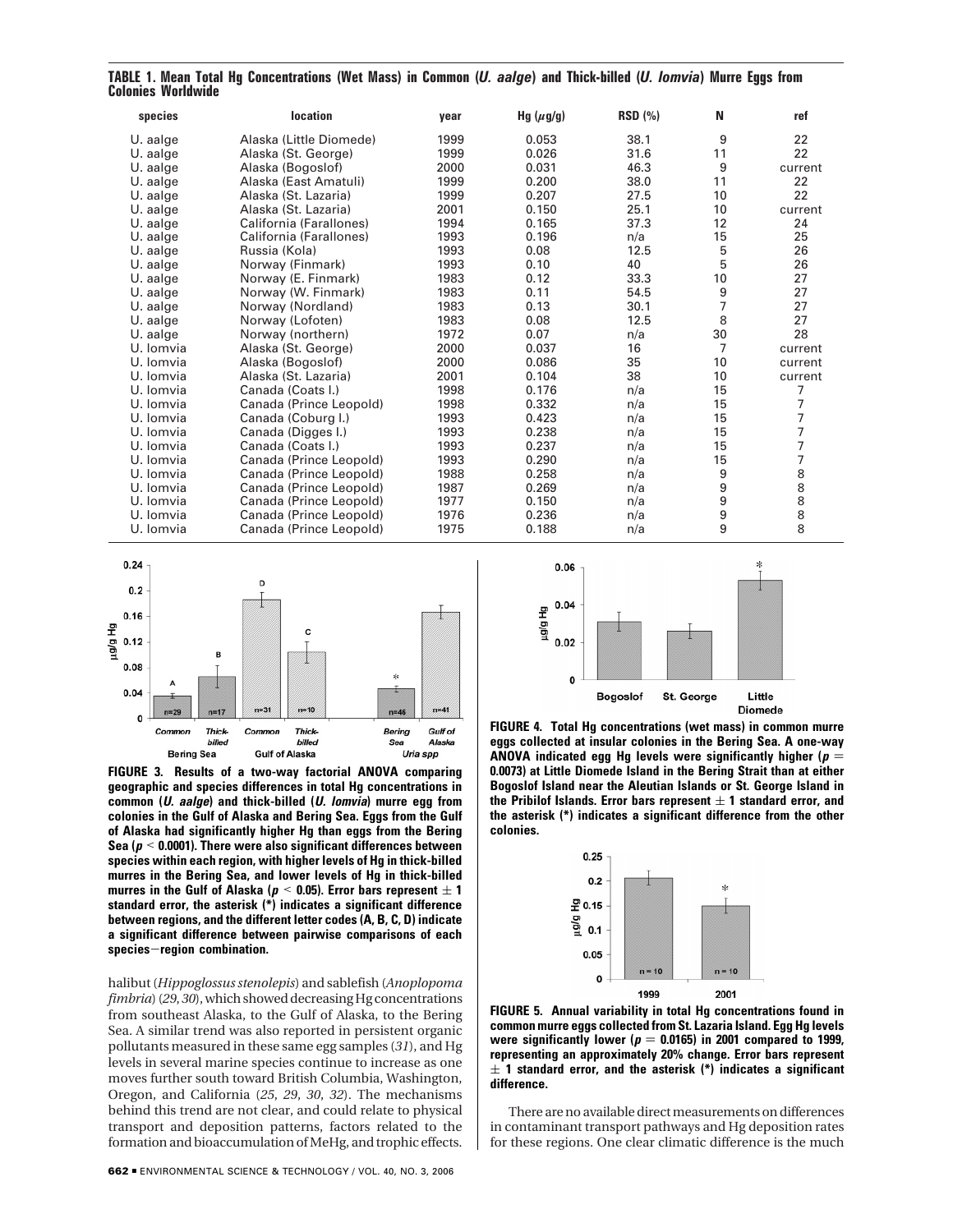higher rate of precipitation in coastal Gulf of Alaska compared to the Bering Sea (*33*). While it has become increasingly clear that dry atmospheric deposition of Hg is important (*34*, *35*), it is probable that higher precipitation in the Gulf of Alaska could result in enhanced scavenging of Hg species as air masses approach the coast (*36*). Representative measurements of atmospheric Hg deposition in these regions of Alaska are currently lacking, but incorporating this type of data into the STAMP program or coordinating sampling sites with a national monitoring and deposition program in the future would greatly enhance the value of the dataset.

Local biogeochemical conditions that control the formation and bioaccumulation of MeHg are often equally as important as Hg input in determining Hg levels in biota (*37*). No quantitative assessment of these factors has currently been made, but the proximity of the Gulf of Alaska colonies to the mainland and remoteness of the Bering Sea insular colonies constitutes a substantial difference in their local environments. The influence of the erosion of natural Hg deposits (*2*), snowmelt-derived Hg (*5*), strong freshwater discharge (*33*), and estuaries that typically have favorable conditions for Hg methylation (*38*) could contribute to the higher Hg levels observed in eggs from the Gulf of Alaska. Additional work on the significance of watershed-derived MeHg and in situ MeHg production in coastal environments is needed to better understand these processes. To further investigate the influence of local ecosystem characteristics on egg Hg burdens, STAMP is currently collecting eggs in the Gulf of Alaska at more remote insular colonies and in the Bering Sea at colonies located on the mainland.

In addition to the regional trend discussed above, a geographic gradient also exists among common murres from individual colonies within the Bering Sea. Egg Hg levels in the southern colonies (Bogoslof Island in the Aleutian Islands and St. George Island in the southeastern Bering Sea) were significantly lower than at Little Diomede Island ( $p < 0.05$ ) in the Bering Strait (Figure 4). A review of the available literature on Hg in seabirds suggests that there is not a clear geographic pattern throughout the arctic (*1*). However, in Canada there is a trend of increasing Hg in seabirds from the subarctic and low arctic to the high arctic (*7*), which is consistent with the pattern we observed here.

One possible mechanism for higher Hg in biota from these more remote arctic ecosystems relates to the specific combination of photochemical conditions during polar sunrise at high latitudes. These conditions allow gaseous elemental Hg (GEM) to be transformed into reactive gaseous Hg (RGM), which can then be rapidly deposited during atmospheric mercury depletion episodes (*3*, *4*). Little Diomede Island is located in the Bering Strait on the southern edge of the arctic where high levels of atmospheric RGM have been measured during the spring (*3*) when murres return to their breeding grounds to forage and nest. Analysis of Hg in the Alaskan snowpack also showed higher Hg in snow along the coast of the Arctic Ocean compared to the Bering Sea (*39*). Future collection and analyses of murre eggs from higher arctic colonies in the Chukchi Sea (Cape Thompson and Cape Lisburne) will help verify this trend of increasing Hg from south to north. Measuring atmospheric Hg deposition concurrently with the murre breeding season along this north-south transect will be required to corroborate the hypothesis that this trend is related to enhanced atmospheric input through mercury depletion episodes.

Additional data are also needed to determine how food web differences among colonies might influence Hg accumulation. Species diversity and food web complexity tend to decrease as one moves northward into more stressful arctic habitats, resulting in generally shorter food chains (*40*), which in turn lower the ultimate biomagnification factor for top predators (*41*). Zooplankton density may also relate to MeHg bioaccumulation in planktivorous fish (*42*), and murre prey species may vary from colony to colony (*43*). Carbon and nitrogen stable isotope analyses will be applied to archived and future samples to address the influence of these factors.

**Species Differences***.* These data show that there are distinct differences in egg Hg burdens between common and thick-billed murres and that the observed patterns vary depending on colony. Thick-billed murres were the more highly contaminated of the two species in the Bering Sea while common murres had higher Hg levels in the Gulf of Alaska. There is currently no data to explain the mechanism behind this trend, but differences in their foraging ecology are apparently adequate to cause significant variation in the trophic transfer of Hg to these two species. Common murres tend to be more stenophagic, primarily targeting pelagic and semi-pelagic age +0 y to+1 y fish including capelin (*Mallotus villosus*), walleye pollock (*Theragra chalcogramma*), cod (Gadidae), and Pacific sand lance (*Ammodytes hexapterus*). Although thick-billed murres also prey heavily on these species, they are known to dive deeper and take more benthic fish and invertebrates, including sculpin (Cottidae), pricklebacks (Stichaeidae), small flatfish (Pleuronectidae), shrimp (e.g. Pandalidae and Crangonidae), squid (Cephalopoda), euphausiids (*Thyssanoesa* spp.), amphipods (Amphipoda), and annelids (e.g. *Nereis* spp.) (*44*-*51*). Differences in habitat utilization have also been documented in some areas, with thick-billed murres tending to forage farther from shore than common murres (*18*, *51*, *52*).

The observed reversal in the relative contaminant levels between these species in the two regions suggests that the effects of these differences in foraging ecology on Hg uptake may vary depending on the particular fish and invertebrate assemblages and habitat that occur near the sampling sites. This reiterates the importance of obtaining complimentary data on murre diets, Hg content of prey, and stable isotope signatures to better understand the processes driving these patterns and improve comparability of data. While the mechanisms driving the above differences are not yet known, the current data suggests that even sympatric thick-billed and common murres have sufficient differences in Hg levels to preclude using these species interchangeably for monitoring based on availability and distribution.

**Temporal Variability***.* One of STAMP's primary goals is to collect and analyze seabird eggs to provide baseline contaminant data for long-term temporal trends and to archive subsamples to allow future retrospective studies. Since collections for STAMP began in 1999, the initial effort has focused on investigating geographic variability and determining suitable sites for long-term monitoring, therefore multiyear data for the same species are currently available from only one colony. These preliminary data show that Hg concentrations were significantly lower in common murre eggs collected from St. Lazaria Island in 2001 compared to 1999 (Figure 5). From a statistical standpoint, this annual variability is an important factor to consider when designing a monitoring program intended to track long-term trends. It still needs to be determined what the driving forces behind the pattern detected here are to validate the interpretation. Since wet deposition is strongly correlated to precipitation (*36*), significant annual variability in Hg input based on weather patterns should be expected. The 1998 El Nino did create a warmer, wetter winter in the Gulf of Alaska (*33*), but a concomitant decrease in egg lipid content from 12.3% in 1999 to 10.5% in 2001 (*<sup>p</sup>* < 0.0001) suggests possible dietary differences may exist. Thick-billed murres may shift prey species seasonally and annually based on availability (*44*, *49*, *53*), so a shift in prey quality must be considered. A study on seabird forage fish in the northern Gulf of Alaska found high variability in the energy density among species, and a positive correlation between lipid and protein content (*54*), which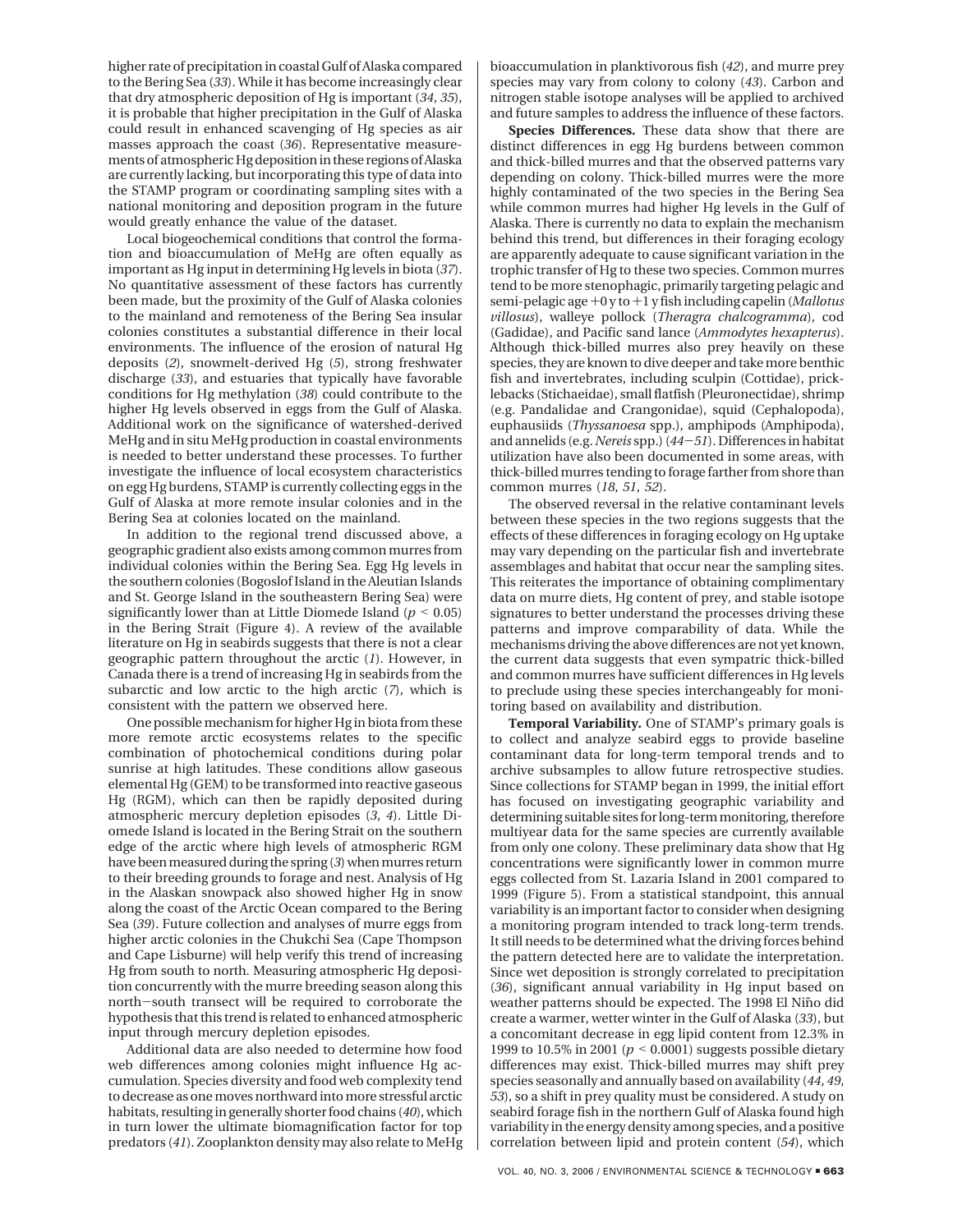could relate to Hg levels. Understanding temporary and/or long-term shifts in the structure of Alaskan marine communities and climate will be important considerations for interpreting temporal trends in contaminants.

**Monitoring Strategies***.* Monitoring contaminant levels in air, sediment, and water alone cannot adequately predict health risks to wildlife and humans, and these matrixes have certain biases and limitations for monitoring (*37*). Using biota for monitoring contaminants in the environment can provide researchers with single contaminant data points that integrate exposure over time, space, and multiple trophic levels. However variation also occurs in indicator species due to other inherent sources of sampling biases resulting from lifehistory related differences (sex, age, migration, distribution, foraging ecology, etc.) among individuals and populations. Monitoring spatial and temporal patterns of Hg using matrixes such as muscle or liver tissues that serve as longterm storage sites for Hg also make it difficult to establish the spatial and temporal scales the measured tissue concentrations are integrating to allow a valid interpretation of the data. Therefore species and matrixes for monitoring must be selected with care.

To some extent using eggs for biomonitoring is also vulnerable to these types of biases; however, these data taken together with other egg monitoring programs and experimental data suggest eggs may serve as effective Hg monitoring units that more closely reflect a discrete period of Hg exposure, are geographically distinct, and have low sampling variability relative to other matrixes. High analytical costs often preclude increasing sample sizes to compensate for large amounts of variability in the system. To maximize the detection of environmental trends, long-term monitoring programs must be designed to balance these factors and, whenever possible, employ high-accuracy techniques to reduce compounding environmental and analytical variability. The potential influence of the observed annual variability on the ability to detect long-term trends will be formally addressed through repetitive collections from representative colonies from each major oceanographic region. These data can then be incorporated into a power analysis to determine the monitoring design that provides the appropriate balance between the ability to detect trends while maintaining an economical scale of sample collection and analysis.

One of the primary goals of STAMP is to monitor the effect of changing Hg emissions on Hg levels in the environment over a decadal time scale. The limited number of local anthropogenic Hg sources in Alaska makes this an appropriate environment for tracking changes in global levels of Hg. This and concerns that polar regions may serve as a global sink for Hg makes establishing long-term monitoring programs in this region a necessity. These data demonstrate that murre eggs are sensitive indicators of geographic and temporal trends in Hg. It is also clear that understanding relationships among egg contaminant levels, murre ecology, the marine food web, atmospheric deposition, climate, and Hg cycling will be required to accurately interpret the mechanisms behind the detected trends. Initially applying a more integrative approach to validate data interpretation, and normalizing Hg measurements by covariates such as *δ*15N or protein content in archived and future samples, will improve long-term comparability of data and maximize the impact of this research.

### **Acknowledgments**

We thank the following individuals and organizations for their contributions to STAMP: Lyman Thorsteinson, Geoff York, Steven Amstrup, Scott and Susan Hatch (USGS Biological Resources Division); Leslie Chappel, Vernon Byrd, Tony DeGange, Art Sowls, Dave Irons, Leslie Slater, Arthur

Kettle, Laura Greffenius, Alexis Paul, Laurie Ness, Nora Rojek, and Kent Sundseth (U.S. Fish and Wildlife Service); the residents of Little Diomede and St. George Islands; Earl Kingik (Point Hope); Edward Murphy, Alan Springer, Loren Buck, Dean Kildaw, Kevin Winker, and Gordon Jarrell (University of Alaska); Cleveland Cowles and Steve Treacey (Minerals Management Service); Glenn Chen (Bureau of Indian Affairs); and the North Pacific Research Board. Certain commercial products are identified in this paper to adequately specify the procedures outlined. Such identification does not imply recommendation or endorsement by the National Institute of Standards and Technology.

#### **Literature Cited**

- (1) AMAP Assessment Report: *Arctic Pollution Issues*; Arctic Monitoring and Assessment Programme (AMAP), Oslo, Norway, 1998.
- (2) AMAP Assessment Report: *Arctic Pollution*; Arctic Monitoring and Assessment Programme (AMAP), Oslo, Norway, 2002.
- (3) Skov, H.; Christensen, J. H.; Goodsite, M. E.; Heidam, N. Z.; Jensen, B.; Wahlin, P.; Geernaert, G. Fate of elemental mercury in the Arctic during atmospheric mercury depletion episodes and the load of atmospheric mercury to the Arctic. *Environ. Sci. Technol.* **<sup>2004</sup>**, *<sup>38</sup>*, 2373-2382.
- (4) Lindberg, S. E.; Brooks, S.; Lin, C. J.; Scott, K. J.; Landis, M. S.; Steven, R. K.; Goodsite, M.; Richter, A. Dynamic oxidation of gaseous mercury in the Arctic troposphere at polar sunrise. *Environ. Sci. Technol.* **<sup>2002</sup>**, *<sup>36</sup>*, 1245-1256.
- (5) Loseto, L. L.; Lean, D. R.; Siciliano, S. D. Snowmelt sources of methylmercury to high arctic ecosystems. *Environ. Sci. Technol.* **<sup>2004</sup>**, *<sup>38</sup>*, 3004-3010.
- (6) Evers, D. C.; Taylor, K. M.; Major, A.; Taylor, R. J.; Poppenga, R. H.; Scheuhammer, A. M. Common loon eggs as indicators of methylmercury availability in North Amercia. *Ecotoxicology* **<sup>2003</sup>**, *<sup>12</sup>*, 69-81.
- (7) Braune, B. M.; Donaldson, G. M.; Hobson, K. A. Contaminant residues in seabird eggs from the Canadian Arctic. II. Spatial trends and evidence from stable isotopes for intercolony differences. *Environ. Pollut.* **<sup>2002</sup>**, *<sup>117</sup>*, 133-145.
- (8) Braune, B. M.; Donaldson, G. M.; Hobson, K. A. Contaminant residues in seabird eggs from the Canadian Arctic. Part I. Temporal trends 1975-1998. *Environ. Pollut.* **<sup>2001</sup>**, *<sup>114</sup>*, 39- 54.
- (9) Wiener, J. G.; Krabbenhoft, D. P.; Heinz, G. H.; Scheuhammer, A. M. In *Handbook of Ecotoxicology*; Hoffman, D. J., Rattner, B. A., Burton, G. A., Jr., Cairns, J., Jr., Eds.; Lewis Publishers: New York, 2003; pp 409-463.
- (10) AMAP Scientific Experts Workshop, Girdwood, Alaska, 1998.
- (11) Hebert, C. E. Winter severity affects migration and contaminant accumulation in northern Great Lakes herring gulls. *Ecol. Appl.* **<sup>1998</sup>**, *<sup>8</sup>*, 669-679.
- (12) Kambamamonli-Dimou, A.; Kamarianos, A.; Kilikidis, S. Transfer of methylmercury to hens' eggs after oral administration. *Bull. Envron. Contam. Toxicol.* **<sup>1991</sup>**, *<sup>46</sup>*, 128-133.
- (13) March, B. E.; Soong. R.; Blinski, E.; Jonas, R. E. Effects on chickens of chronic exposure to mercury at low levels through dietary fish meal. *Poultry Sci.* **<sup>1974</sup>**, *<sup>53</sup>*, 2175-2181.
- (14) Sell, J. L.; Guenter. W.; Sifri. M. Distribution of mercury among components of eggs following the administration of methylmercuric to chickens. *J. Agr. Food. Chem.* **<sup>1974</sup>**, *<sup>22</sup>*, 248-251.
- (15) Burgess, N. M.; Evers, J. D.; Kaplan, J. D. Mercury levels in the blood of common loons breeding in the Maritimes and their prey. In *Mercury in Atlantic Canada: A Progress Report*; Environment Canada: New Brunswick, Canada, 1998; pp 96- 100.
- (16) Evers, D. C.; Lane. O. P.; De Sorbo, C.; Savoy, L. Assessing the impacts of methylmercury on piscivorous wildlife using a wildlife criterion value based on the common loon, 1998-2001. In*Report BRI2002-08 submitted to the Maine Department Environmental Protection*; BioDiversity Research Inst.: Falmouth, Maine, 2002.
- (17) Hatch, S. A.; Meyers, P. M.; Mulcahy, D. M.; Douglas, D. C. Seasonal movements and pelagic habitat use of murresand puffins determined by satellite telemetry. *Condor* **2000**, *154*, <sup>102</sup>-145.
- (18) Cramp, S. Ed. *Handbook of the Birds of Europe, the Middle East, and North Africa*; Oxford University Press: New York, 1985; Vol. IV, p 170.